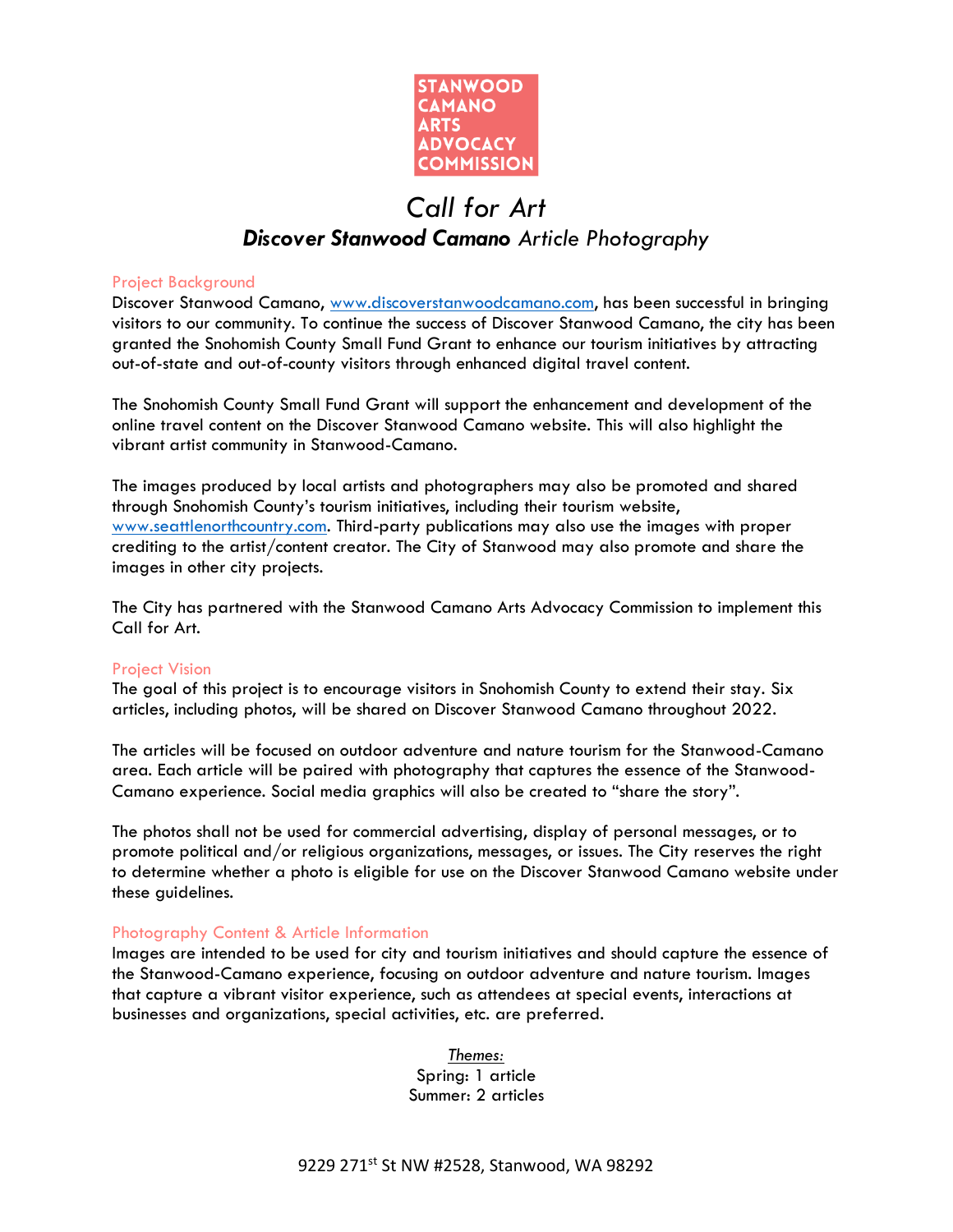

Fall: 2 articles Winter: 1 article

| <b>Potential Articles</b>                                                                                                                                                                                                                                 | <b>Themes for Photos</b>                                                                                                                                                                                                                                                                                                                                                                                                                                                                                                                                                                                                                                                        |
|-----------------------------------------------------------------------------------------------------------------------------------------------------------------------------------------------------------------------------------------------------------|---------------------------------------------------------------------------------------------------------------------------------------------------------------------------------------------------------------------------------------------------------------------------------------------------------------------------------------------------------------------------------------------------------------------------------------------------------------------------------------------------------------------------------------------------------------------------------------------------------------------------------------------------------------------------------|
| Spring<br>"Discover the Parks<br>of Stanwood-<br>Camano"<br>"Art Lives on<br>Camano Island:<br>Check out the<br>Studio Tours"                                                                                                                             | Images that highlight parks and visitors in Stanwood-Camano<br>$\bullet$<br>(Church Creek Park, Heritage Park, Camano Island State Park,<br>Cama Beach State Park, etc).<br>Images of art studios & galleries (Camano Arts Association Studio<br>$\bullet$<br>Tour, Stanwood Camano Arts Festivals, Stanwood-Camano Arts<br>Guild, other galleries/studios, visitors, etc.)<br>Images of trees/flowers/nature during spring.                                                                                                                                                                                                                                                    |
| Summer<br>"Love Stanwood-<br>$\bullet$<br><b>Camano Beaches</b><br>like a Local"<br>"Calling all Racers:<br>Stanwood-Camano<br>Soap Box Derby"<br>"Show and Shine at<br>the Twin City Idlers<br>Annual Car Show"<br>"Our Legacy Fields:<br>Lavender Farm" | Images of visitors at spring festivals/special events.<br>٠<br>Images that highlight beach activity in Stanwood-Camano (Cama<br>$\bullet$<br>Beach, Camano Island State Park, Warm Beach, Kayak Point, etc).<br>Images that highlight waterfront activities.<br>$\bullet$<br>Images that highlight the Stanwood-Camano Soap Box Derby<br>(images of visitors and participants)<br>Images that highlight the Twin City Idlers Car Show (images of<br>visitors and participants)<br>Images that highlight the visitor experience at Our Legacy Field<br>Lavender Farm.<br>Images of trees/flowers/nature during summer.<br>Images of visitors at summer festivals/special events. |
| Fall<br>"The Treasures of<br>Thrifting"<br>"Coffee Lovers<br>Unite"                                                                                                                                                                                       | Images that highlight the visitor experience at secondhand shops<br>$\bullet$<br>and thrift stores in Stanwood-Camano (Stanwood Camano Thrift<br>Store, 2 <sup>nd</sup> Chance Thrift Shop, Antique Mall Brick Road, Spare Room<br>Flea Market, etc).<br>Images that highlight the various coffee shops in Stanwood-Camano<br>٠<br>(Copper House, Cookie Mill, Coastal Vie Espresso, Locals Espresso,<br>Bean N Brew on 532, Mustard Seed, Camano Island Coffee<br>Roasters, Shipwreck Coffee, The Baked Café, etc).<br>Images of trees/flowers/nature during fall.<br>$\bullet$<br>Images of visitors at fall festivals/special events                                         |
| Winter<br>"Light Up Your<br>Holidays with the<br>Lights of Christmas"<br><b>The Greatest</b><br>Treasure Hunt in the<br><b>Pacific Northwest:</b><br><b>Glass Quest"</b>                                                                                  | Images that highlight the visitor experience at the Lights of<br>$\bullet$<br>Christmas.<br>Images that highlight the visitor experience for Glass Quest<br>(visitors searching for balls, interactions with businesses, etc).<br>Images of trees/flowers/nature during winter.<br>Images of visitors at winter festivals/special events                                                                                                                                                                                                                                                                                                                                        |
| Other                                                                                                                                                                                                                                                     | Images that highlight the visitor experience in Stanwood-Camano<br>٠<br>The City is prioritizing the four seasons and the theme elements<br>listed above, but if your image does not fall under these<br>categories, the submission can still be submitted.                                                                                                                                                                                                                                                                                                                                                                                                                     |

Submission Requirements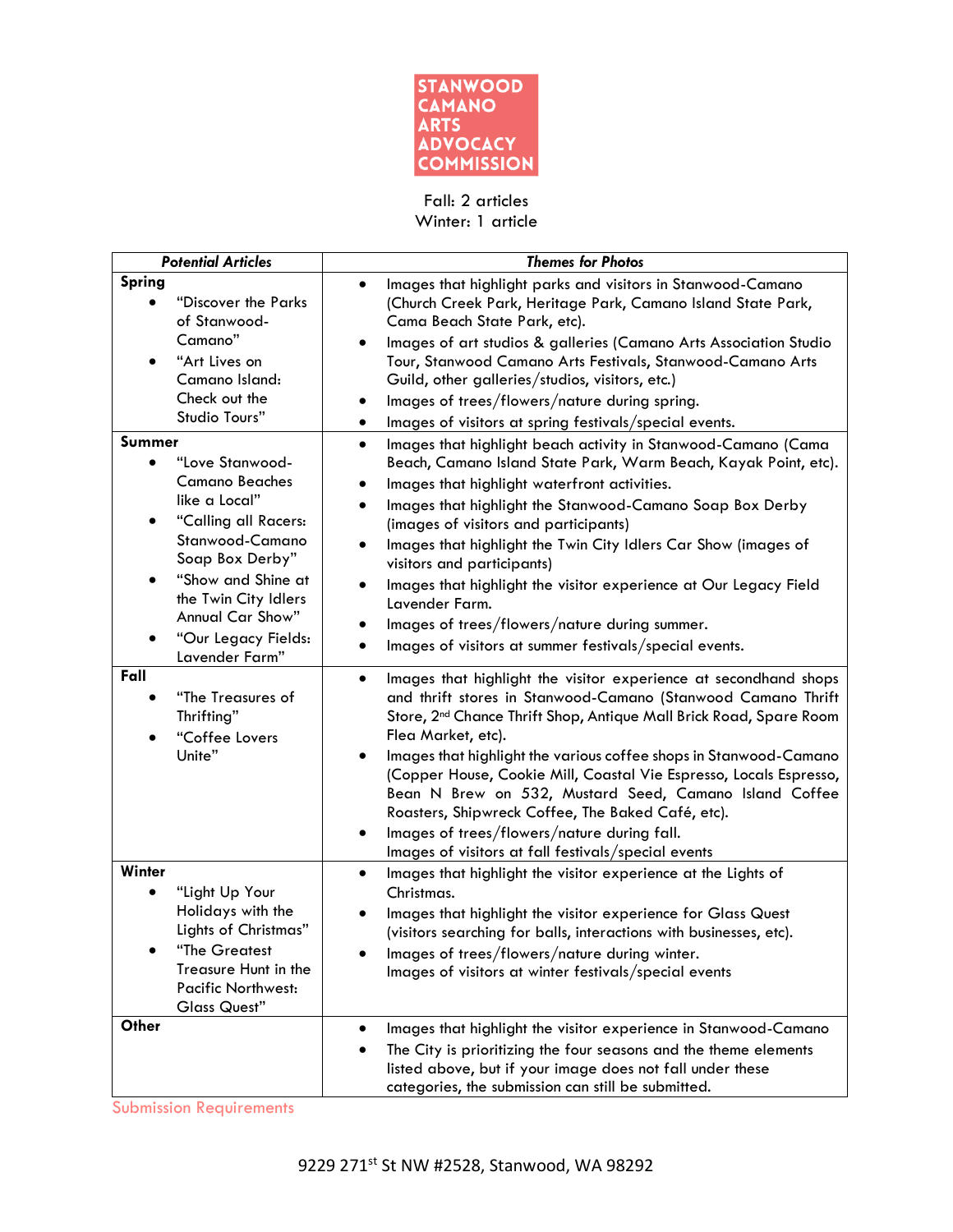

Artists and community members are encouraged to submit photography for the Discover Stanwood Camano Photography Call. This is a fantastic way to showcase your talents to our community, our visitors, add to your resume and get involved in the community.

- Artist must live within the Stanwood-Camano zip code areas: 98292 and 98282.
- Projects are open to professional, amateur and student artists over 18.
- Teams of artists are permitted.
- Both new and experienced artists are encouraged to apply for projects.
- Artists may submit up to 4 photographs for consideration; the seasonal breakdown of submissions is up to the photographer (ex: a photographer may submit one photo for each season, or all 4 photos for one season.)
- There is a \$70 stipend per photograph design selected.

#### Submission Criteria

- All submissions must be original artwork produced by the artist
- Image submission size: under 10MB
- Images must be saved and submitted as JPGs
- Images may be used for print so please submit the highest quality available. Blurry, pixelated or low-quality images will not be considered.
- Images may not include additional text (text in the photograph is acceptable)
- Photos containing controversial images that are offensive in nature will not be accepted
- Portraits and family photos will not be considered. If photographs include people, they should be in the background, and not easily identifiable; if faces are visible, you must have permission from these individuals to share these images with the City of Stanwood.
- The age of the photo should not exceed 3 years. Photos should include current and existing businesses, current events, current features, etc. For annual events, please avoid any markers that indicate the year of the event.

#### Submission Info

Photos can be submitted through the Discover Stanwood Camano website at [www.discoverstanwoodcamano.com/digital-travel-photography-project/](http://www.discoverstanwoodcamano.com/digital-travel-photography-project/)

#### Responsibilities of Selected Artists(s)

Selected artists are responsible for all costs related to providing the image in a quality format (see above) that can be resized and manipulated for use. These artists' costs may include, but are not limited to, photography, scanning, and graphic design expenses. Submissions should be final image and within submission guidelines.

#### Photography Ownership

#### *Photography Ownership City of Stanwood:*

All photography images associated with this project shall be the property of the City of Stanwood. The City shall also have the right to use the image(s) on any City materials, including website, digital, print and more, as needed to promote the city and tourism initiatives. Artist shall also retain the right to use their designs as desired for other purposes that do not conflict with the City's digital travel photography project.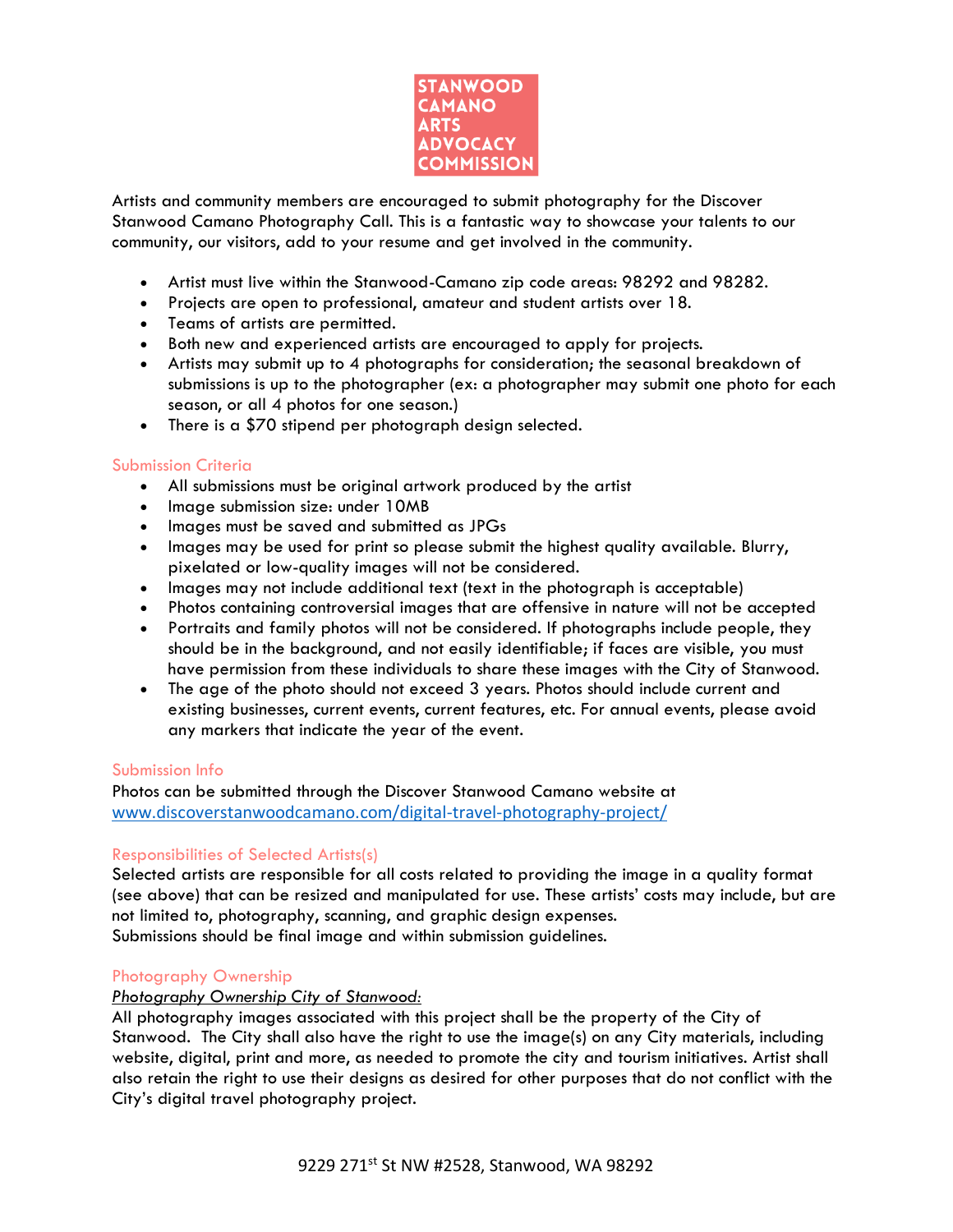

# *Photography Ownership Snohomish County:*

All photography images will be attributed to the artist/content creator through Snohomish County's Digital Asset Management system. The images will become property of Snohomish County.

Terms and Conditions from Snohomish County:

■ Photography and Copywriting Use Terms and Conditions

By submitting your Work to our website or social media platforms, you are agreeing to these Terms and Conditions, and are granting Snohomish County/Seattle NorthCountry (SNC) a nonexclusive, royalty-free, perpetual, irrevocable, worldwide license (with sublicense and assignment rights) to display and use your Work on SNC owned social media accounts, on our website at www.seattlenorthcountry.com , and in marketing materials produced for SNC, at SNC's sole discretion. However, you will not be entitled to any form of compensation whatsoever in exchange for allowing us to display your Work in the uses described above. All uploaded images are attributed to both the creator and Seattle NorthCountry.

# **Furthermore, by submitting your Work, you are representing:**

- 1. That you are 18 or over;
- 2. That the Work is wholly your own, original work and not a derivative or copy of someone else's work (including, but not limited to, another person, company, entity, or publication);
- 3. That you own the full rights to license and distribute the Work and full rights and permissions to license and distribute the Work from any third party person, company or brand represented or shown in the Work;
- 4. That you agree to license the Work, without receiving compensation of any kind or any other conditions, to SNC for display on Seattle NorthCountry social media accounts (including, but not limited to Facebook, Twitter, Instagram, and Pinterest), the Seattle NorthCountry website at www.seattlenorthcountry.com, and SNC marketing materials (including, but not limited to collateral, trade show displays, advertising, and videos). This license will extend worldwide, in perpetuity, and is irrevocable;
- 5. That you understand and acknowledge that by uploading your Work to our website or social media platforms, it may be used by SNC, Snohomish County, or third-parties who have access to SNC Media Hub; and
- 6. That the Work does not contain inappropriate, illegal, harassing, defamatory or objectionable content; and
- 7. That you agree to indemnify and hold harmless SNC, Snohomish County, and their employees, assigns, and agents in the event that you breach any these Terms and Conditions.

# Selection Process and Criteria

The City of Stanwood will work with the Stanwood Camano Arts Association Commission (SCAAC). This may include a call for artists to present images.

The Photograph Selection Committee consisting of City of Stanwood and Stanwood Camano Arts Advocacy Committee will review all proposals received by the deadline and make a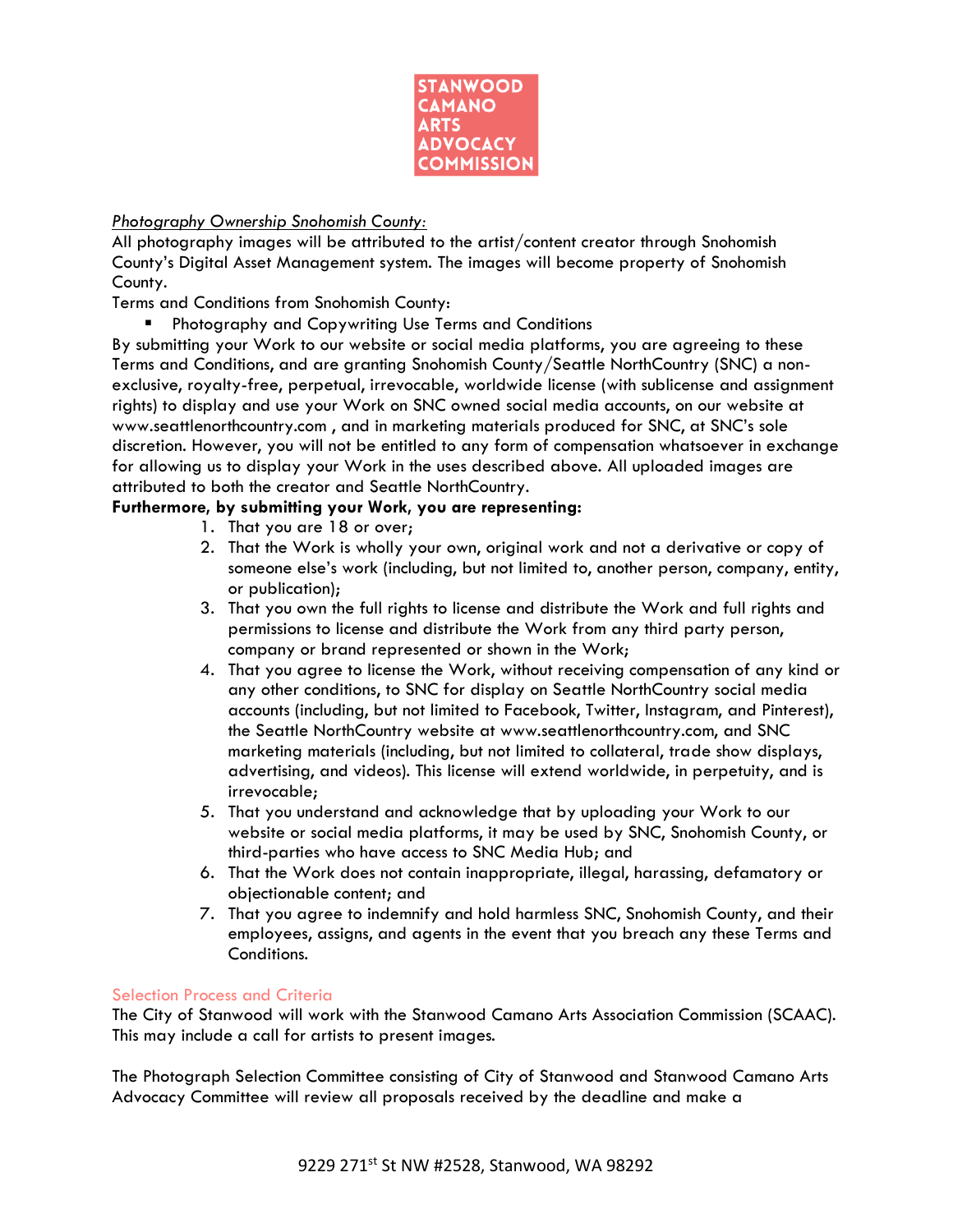

recommendation to Stanwood's Economic Development who sends it to City Council for final decision. The Committee and City of Stanwood reserve the right to reject any and all submissions.

#### Number of Photos

45 photos will be selected for the Fall/Winter Call for Art & 45 photos will be selected for the Spring/Summer Call for Art. (Deadlines listed below.) A total of 90 photographs will be selected.